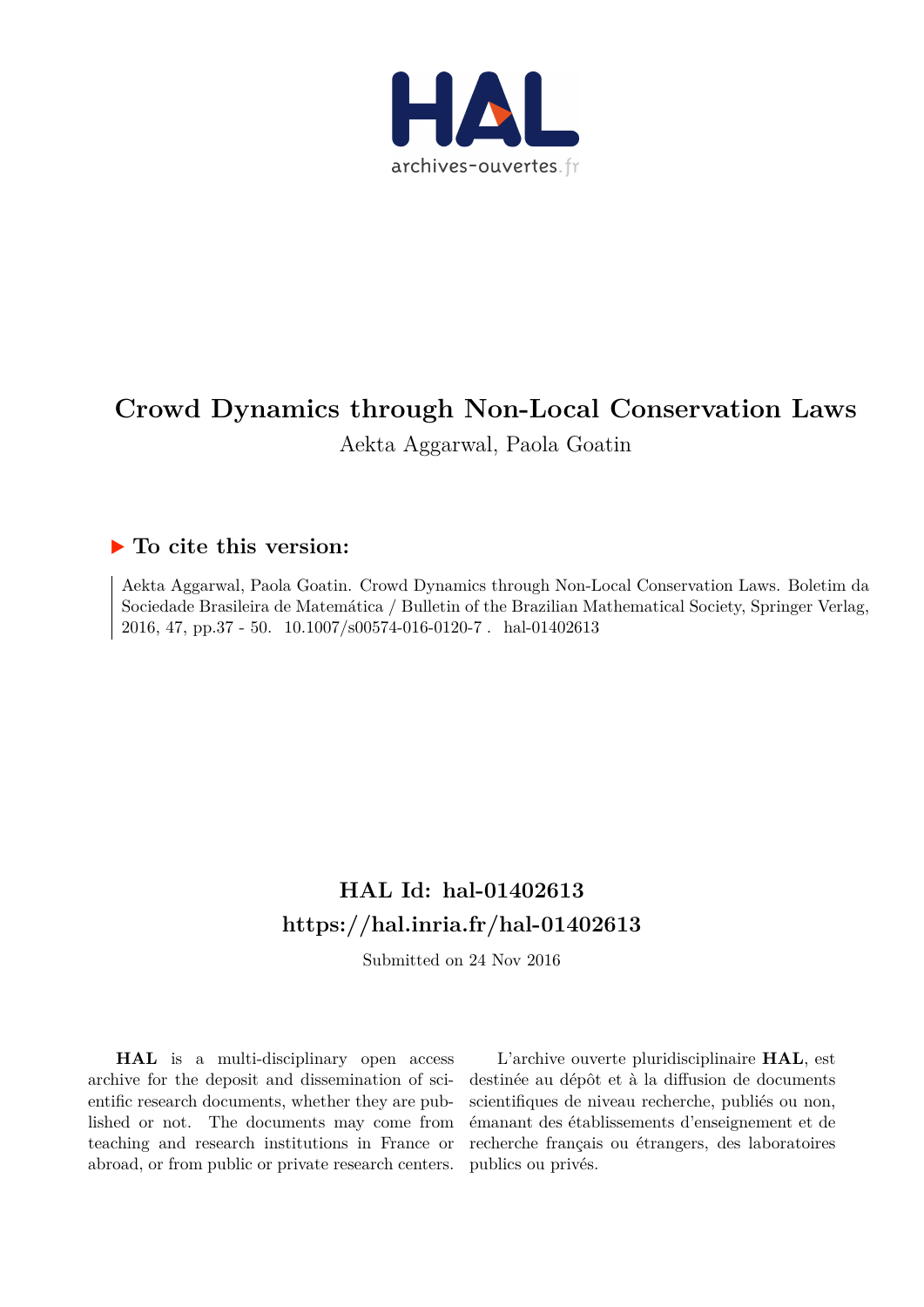# Crowd Dynamics through Non-Local Conservation Laws

Aekta Aggarwal<sup>1</sup> Paola Goatin<sup>1</sup>

#### Abstract

We present a Lax–Friedrichs type scheme to compute the solutions of a class of non-local and non-linear systems of conservation laws in several space dimensions. The convergence of the approximate solutions is proved by providing suitable  $L^1$ ,  $L^{\infty}$  and BV uniform bounds. To illustrate the performances of the scheme, we consider an application to crowd dynamics. Numerical integrations show the formation of lanes in groups moving in opposite directions. This is joint work with R. M. Colombo (INDAM Unit, University of Brescia).

Keywords: Nonlocal Conservation Laws, Lax–Friedrichs Scheme, Lane Formation

AMS MSC: 35L65, 65M12

## 1 Introduction

We consider the following class of non-local systems of  $N$  conservation laws in 2 space dimensions:

<span id="page-1-0"></span>
$$
\partial_t U^k + \partial_x f^k(t, x, y, U^k, \eta * U) + \partial_y g^k(t, x, y, U^k, \vartheta * U) = 0, \quad k \in \{1, \dots, N\},\tag{1.1}
$$

where

$$
U(t,x,y) = (U^1,\ldots,U^N)(t,x,y) \in \mathbb{R}^N, \qquad U^k(t,x,y) \in \mathbb{R}, \quad k=1,\ldots,N,
$$
  

$$
\eta(x,y) = \begin{bmatrix} \eta^{11} & \cdots & \eta^{1N} \\ \vdots & \cdots & \vdots \\ \eta^{m1} & \cdots & \eta^{mN} \end{bmatrix} (x,y) \in \mathbb{R}^{m\times N}, \qquad \eta^{\ell,k}(x,y) \in \mathbb{R}, \quad \begin{array}{l} \ell=1,\ldots,m, \\ k=1,\ldots,N, \\ k=1,\ldots,N, \end{array}
$$
  

$$
\vartheta(x,y) = \begin{bmatrix} \vartheta^{11} & \cdots & \vartheta^{1N} \\ \vdots & \cdots & \vdots \\ \vartheta^{m1} & \cdots & \vartheta^{mN} \end{bmatrix} (x,y) \in \mathbb{R}^{m\times N}, \qquad \vartheta^{\ell,k}(x,y) \in \mathbb{R}, \quad \begin{array}{l} \ell=1,\ldots,m, \\ k=1,\ldots,N. \end{array}
$$

Here,  $(\eta * U)(t, x, y)$  and  $(\vartheta * U)(t, x, y)$  are vectors in  $\mathbb{R}^m$  whose  $\ell$ -component, for  $\ell = 1, \ldots, m$ , is

$$
(\eta * U)_{\ell}(t, x, y) = \iint_{\mathbb{R}^2} \sum_{k=1}^N \eta^{\ell, k} (x - x', y - y') U^k(t, x', y') dx' dy' \in \mathbb{R},
$$
  

$$
(\vartheta * U)_{\ell}(t, x, y) = \iint_{\mathbb{R}^2} \sum_{k=1}^N \vartheta^{\ell, k} (x - x', y - y') U^k(t, x', y') dx' dy' \in \mathbb{R}.
$$

In  $(1.1)$ , as usual, t is time,  $x, y$  the space variables, U the vector of the unknown densities,  $(f^k, g^k)_{k=1,\dots,N}$  the matrix valued flow and  $\eta$  and  $\vartheta$  are smooth convolution kernels. The coupling among the equations is only due to the non-local terms  $\eta * U$  and  $\vartheta * U$ .

The above class of systems can model many physical phenomena such as sedimentation [\[3\]](#page-8-0), one-dimensional vehicular traffic [\[4,](#page-9-0) [7\]](#page-9-1), biological applications, e.g., in structured population dynamics [\[13\]](#page-9-2), supply chains [\[7\]](#page-9-1), conveyor belts [\[11\]](#page-9-3), etc. The nonlocal nature of [\(1.1\)](#page-1-0) is particularly suitable to describe the behavior of crowds, where each individual moves according to the average

<sup>&</sup>lt;sup>1</sup>Inria Sophia Antipolis-Méditerranée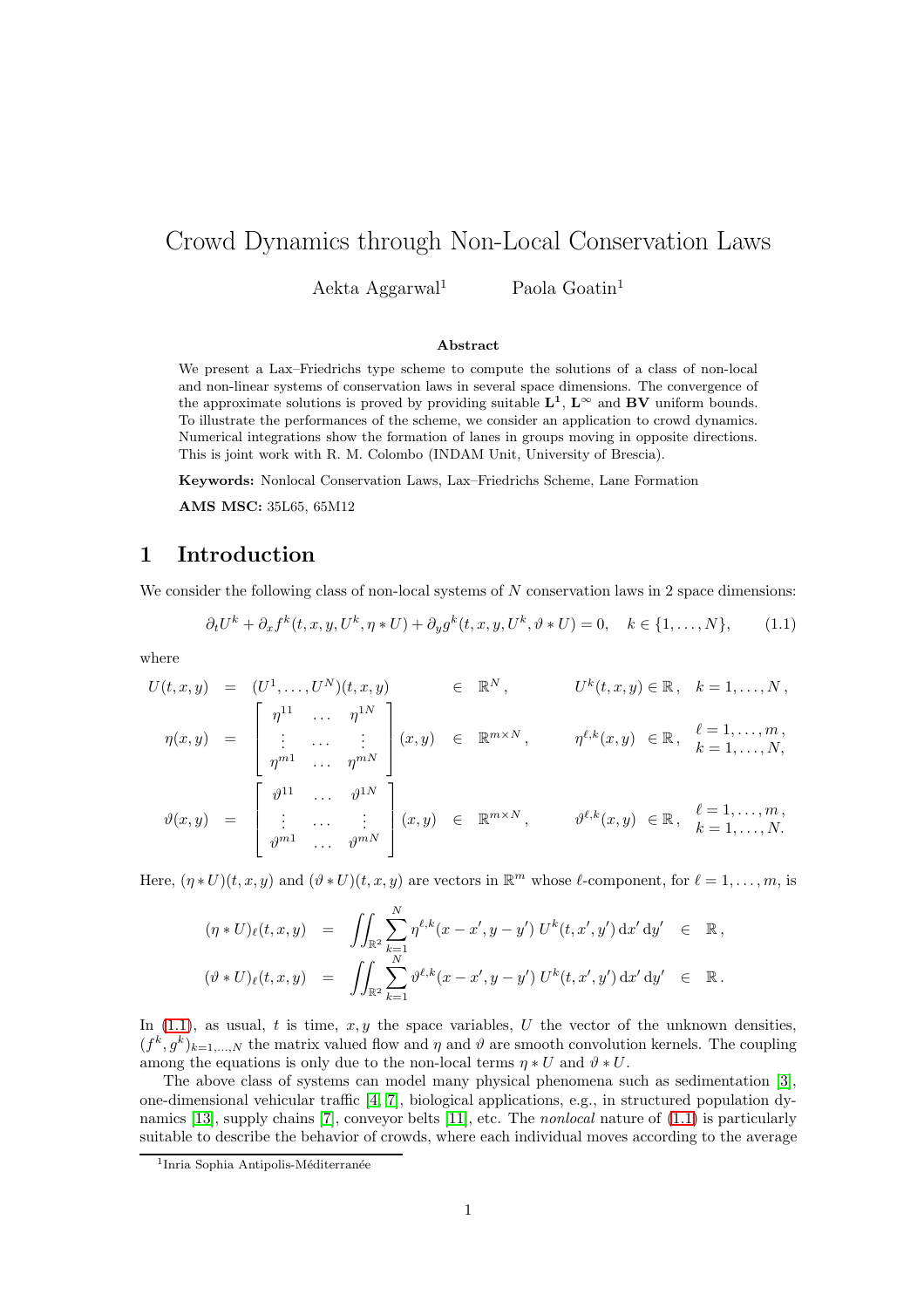crowd density/density variation in a neighborhood of his position. The size of this neighborhood is related to the individual visual horizon. Other crowd dynamics models fitting into [\(1.1\)](#page-1-0) were recently considered in the literature, see for example [\[6,](#page-9-4) [8\]](#page-9-5).

Here, we use the Lax-Friedrichs type algorithm that was recently proposed in [\[1\]](#page-8-1), generating a sequence of approximate solutions to  $(1.1)$  which, up to a subsequence, converges to a weak entropy solution of [\(1.1\)](#page-1-0). The key point in the related convergence proof is to obtain a uniform bound on the total variation of the approximate solutions. However, a bound on the  $L^{\infty}$  norm and the  $L^1$  Lipschitz continuous dependence of the solution on time are also obtained. These estimates allow to extend to a wider class of equations the existence results in [\[2,](#page-8-2) [3,](#page-8-0) [6,](#page-9-4) [7,](#page-9-1) [8\]](#page-9-5). In particular, the actual number of space dimensions is not relevant, no divergence free assumption is required, see [\[5\]](#page-9-6), and the convolution kernels  $\eta$  and  $\vartheta$  are not required to have compact support.

We are interested in crowd dynamics models that capture the phenomenon of so-called *lanes* or paths or trails formation, which is a behavior commonly observed in the engineering literature, when two groups of people move in opposite directions. Some models were recently introduced in the mathematical literature in this regard, see [\[6,](#page-9-4) [8,](#page-9-5) [14\]](#page-9-7). A new nonlocal model close to [\[8,](#page-9-5) eq.  $(3.5)$ ] is proposed in Section [3,](#page-5-0) which is shown to fit the settings of Theorem [2.2,](#page-4-0) see also [\[1,](#page-8-1) Theorem 2.3], and hence possesses a weak entropy solution. The numerical scheme developed in [\[1\]](#page-8-1) is then used to compute solutions of the proposed model, showing the formation of various patterns, in particular of lanes.

The next section revisits the main results of [\[1\]](#page-8-1), while Section [3](#page-5-0) is devoted to sample numerical integrations of [\(1.1\)](#page-1-0).

## <span id="page-2-1"></span>2 Main Results

Throughout, we denote  $\mathbb{R}_+ = [0, +\infty, [\mathbb{R}_+^N] = [0, +\infty]^N$ ,  $|\xi|$  for a the modulus of a scalar  $\xi \in \mathbb{R}$  and, for  $\xi \in \mathbb{R}^2$ ,  $\|\xi\|$  stands for the usual Euclidean norm. The following assumptions on the functions  $f^k = f^k(t, x, y, u, A), g^k = g^k(t, x, y, u, B)$  and  $\eta, \vartheta$  in [\(1.1\)](#page-1-0), for  $k = 1, \ldots, N$  are required:

(H0)  $f^k, g^k \in \mathbb{C}^2(\mathbb{R}_+ \times \mathbb{R}^2 \times \mathbb{R} \times \mathbb{R}^m; \mathbb{R}); \partial_u f^k, \partial_u g^k \in \mathbf{L}^{\infty}(\mathbb{R}_+ \times \mathbb{R}^2 \times \mathbb{R} \times \mathbb{R}^m; \mathbb{R});$  for all  $t \in \mathbb{R}_+$ ,  $(x, y) \in \mathbb{R}^2$  and  $A, B \in \mathbb{R}^m$ ,  $f^k(t, x, y, 0, A) = g^k(t, x, y, 0, B) = 0$ .

(H1) There exists a constant  $M > 0$  such that

$$
\max_{t,x,y,A} \left\{ \left| \partial_x f^k \right|, \left| \partial_{xx}^2 f^k \right|, \left| \partial_{xy}^2 f^k \right|, \left\| \nabla_A f^k \right\|, \left\| \partial_x \nabla_A f^k \right\|, \left\| \partial_y \nabla_A f^k \right\|, \left\| \nabla_{AA}^2 f^k \right\| \right\} \leq M |u|,
$$
\n
$$
\max_{t,x,y,B} \left\{ \left| \partial_y g^k \right|, \left| \partial_{yy}^2 g^k \right|, \left| \partial_{xy}^2 g^k \right|, \left\| \nabla_B g^k \right\|, \left\| \partial_x \nabla_B g^k \right\|, \left\| \partial_y \nabla_B g^k \right\|, \left\| \nabla_{BB}^2 g^k \right\| \right\} \leq M |u|.
$$

(H2)  $\partial_u f^k$ ,  $\partial_u g^k \in \mathbf{W}^{1,\infty}(\mathbb{R}_+ \times \mathbb{R}^2 \times \mathbb{R} \times \mathbb{R}^m; \mathbb{R})$ .

(H3)  $\eta, \vartheta \in (\mathbf{C}^2 \cap \mathbf{W}^{2,\infty})(\mathbb{R}^2; \mathbb{R}^{m \times N}).$ 

We recall the definition of solution to the Cauchy problem for  $(1.1)$ , see also  $[1, 3, 4, 6, 7, 8]$  $[1, 3, 4, 6, 7, 8]$  $[1, 3, 4, 6, 7, 8]$  $[1, 3, 4, 6, 7, 8]$  $[1, 3, 4, 6, 7, 8]$  $[1, 3, 4, 6, 7, 8]$ .

<span id="page-2-0"></span>**Definition 2.1.** Let  $U_o \in \mathbf{L}^{\infty}(\mathbb{R}^2; \mathbb{R}^N)$ . A map  $U: [0, T] \to \mathbf{L}^{\infty}(\mathbb{R}^2; \mathbb{R}^N)$  is a solution to  $(1.1)$ with initial datum  $U_o$  if, for  $k = 1, ..., N$ , setting for all  $w \in \mathbb{R}$ 

$$
\begin{array}{rcl}\n\tilde{f}^k(t,x,y,w) & = & f^k\big(t,x,y,w,(\eta\ast U)(t,x,y)\big) \,, \\
\tilde{g}^k(t,x,y,w) & = & g^k\big(t,x,y,w,(\vartheta\ast U)(t,x,y)\big) \,,\n\end{array}
$$

the map  $U^k$  is a Kružkov solution to the scalar Cauchy problem

$$
\begin{cases}\n\partial_t U^k + \partial_x \tilde{f}^k(t, x, y, U^k) + \partial_y \tilde{g}^k(t, x, y, U^k) = 0 \\
U^k(0, x, y) = U^k_{\sigma}(x, y).\n\end{cases}
$$
\n(2.1)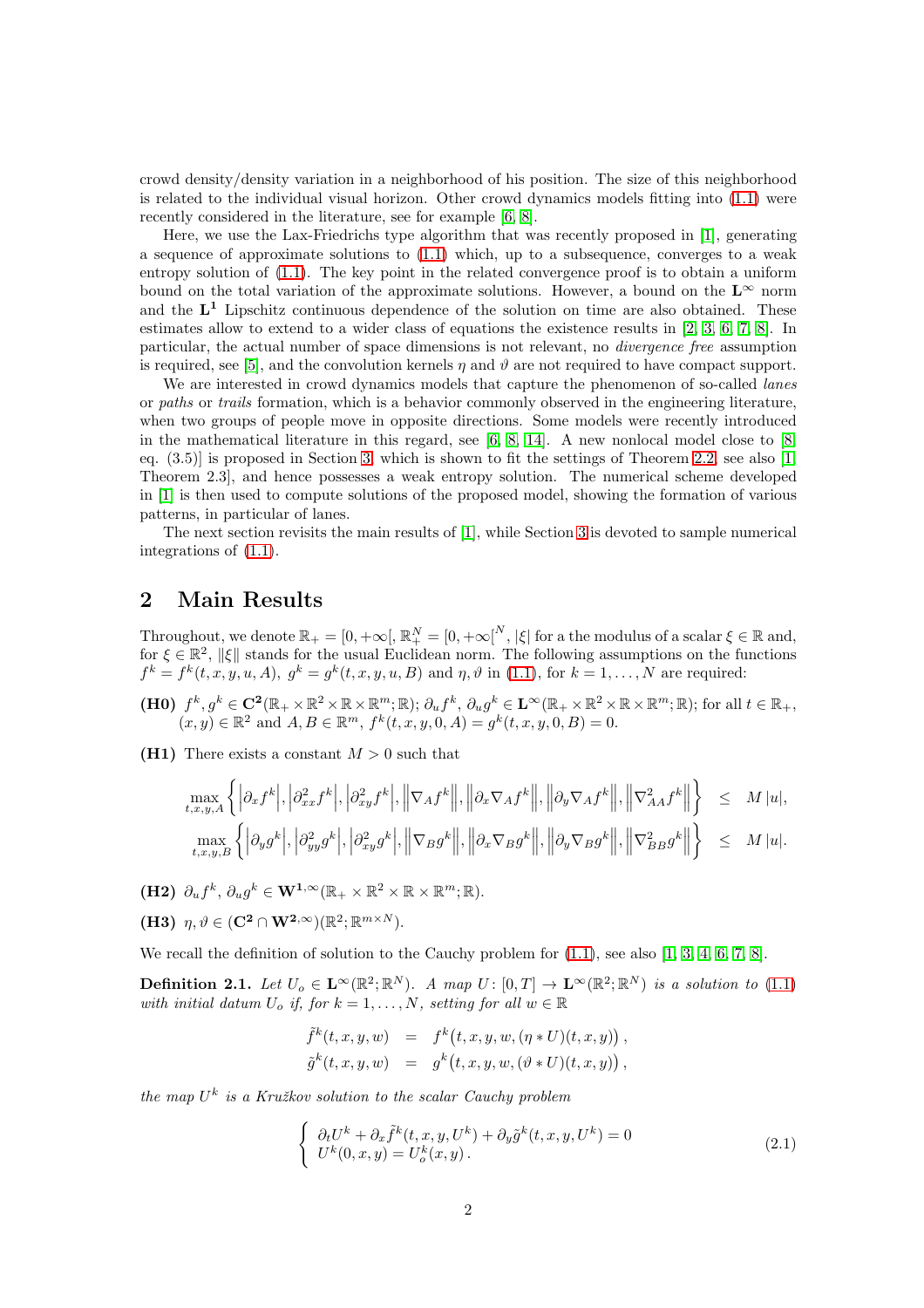Above, by Kružkov solution we refer to  $[12,$  Definition 1]. It is immediate to observe that  $(H0)$ ensures that  $U(t, x, y) \equiv 0$  solves [\(1.1\)](#page-1-0) in the sense of Definition [2.1.](#page-2-0)

Fix a rectangular grid with mesh sizes  $\Delta x$  and  $\Delta y$  in  $\mathbb{R}^2$  and a time step  $\Delta t$ . Also, define

$$
t^{n} = n \Delta t, \quad n \in \mathbb{Z}; \qquad \begin{aligned} x_{i} &= i \Delta x, \quad x_{i+1/2} = \left(i + \frac{1}{2}\right) \Delta x, \quad i \in \mathbb{Z}; \qquad \lambda_{x} = \Delta t / \Delta x, \\ y_{j} &= j \Delta y, \quad y_{j+1/2} = \left(j + \frac{1}{2}\right) \Delta y, \quad j \in \mathbb{Z}; \qquad \lambda_{y} = \Delta t / \Delta y. \end{aligned}
$$

Throughout, an initial datum  $U_o \in (\mathbf{L}^{\infty} \cap \mathbf{BV})(\mathbb{R}^2; \mathbb{R}^N)$  is fixed and we denote

$$
u_{ij}^{k,0} = \frac{1}{\Delta x \, \Delta y} \int_{x_{i-1/2}}^{x_{i+1/2}} \int_{y_{j-1/2}}^{y_{j+1/2}} U_o^k(x, y) \, \mathrm{d}x \, \mathrm{d}y \quad \text{ for } i, j \in \mathbb{Z}, k \in \{1, \dots, N\}.
$$

Iteratively, we define a piecewise constant approximate solution  $u_{\Delta}(t, x, y) \equiv (u_{\Delta}^1, \dots, u_{\Delta}^N)(t, x, y)$ to [\(1.1\)](#page-1-0) such that

$$
u_{\Delta}^{k}(t,x,y) = u_{ij}^{k,n} \quad \text{for} \quad \begin{cases} t \in [t^{n}, t^{n+1}], & n \in \mathbb{N} \\ x \in [x_{i-1/2}, x_{i+1/2}], & \text{where} \quad i, j \in \mathbb{Z} \\ y \in [y_{j-1/2}, y_{j+1/2}], & k \in \{1, ..., N\} \end{cases}
$$

through the 5-points algorithm based on dimensional splitting, see [\[9,](#page-9-9) Section 3]:

<span id="page-3-1"></span>
$$
u_{ij}^{k,n+1/2} = u_{ij}^{k,n} - \lambda_x \left[ F_{i+1/2,j}^{k,n}(u_{ij}^{k,n}, u_{i+1,j}^{k,n}) - F_{i-1/2,j}^{k,n}(u_{i-1,j}^{k,n}, u_{ij}^{k,n}) \right]
$$
  
\n
$$
u_{ij}^{k,n+1} = u_{ij}^{k,n+1/2} - \lambda_y \left[ G_{i,j+1/2}^{k,n}(u_{ij}^{k,n+1/2}, u_{i,j+1}^{k,n+1/2}) - G_{i,j-1/2}^{k,n}(u_{i,j-1}^{k,n+1/2}, u_{ij}^{k,n+1/2}) \right]
$$
\n(2.2)

where for fixed  $\alpha, \beta$  in  $\vert 0, 2/3 \vert$ , we define

$$
F_{i+1/2,j}^{k,n}(u,v) = \frac{f_{i+1/2,j}^{k,n}(u) + f_{i+1/2,j}^{k,n}(v)}{2} - \frac{\alpha(v-u)}{2\lambda_x},
$$
  
\n
$$
f_{i+1/2,j}^{k,n}(u) = f^k(t^n, x_{i+1/2}, y_j, u, A_{i+1/2,j}^n),
$$
  
\n
$$
G_{i,j+1/2}^{k,n}(u,v) = \frac{g_{i,j+1/2}^{k,n+1/2}(u) + g_{i,j+1/2}^{k,n+1/2}(v)}{2} - \frac{\beta(v-u)}{2\lambda_y},
$$
  
\n
$$
g_{i,j+1/2}^{k,n+1/2}(u) = g^k(t^{n+1/2}, x_i, y_{j+1/2}, u, B_{i,j+1/2}^{n+1/2}).
$$

The convolution terms are computed through quadrature formulæ, so that they are given by

$$
A_{i+\frac{1}{2},j}^{n} = \Delta x \Delta y \left[ \sum_{l,p \in \mathbb{Z}} \sum_{k=1}^{N} \eta_{i+l/2-l,j-p}^{1,k} u_{l+1/2,p}^{k,n}, \dots, \sum_{l,p \in \mathbb{Z}} \sum_{k=1}^{N} \eta_{i+l/2-l,j-p}^{m,k} u_{l+1/2,p}^{k,n} \right]
$$
  
\n
$$
B_{i,j+\frac{1}{2}}^{n+1/2} = \Delta x \Delta y \left[ \sum_{l,p \in \mathbb{Z}} \sum_{k=1}^{N} \vartheta_{i-l,j+1/2-p}^{1,k} u_{l,p+1/2}^{k,n+1/2}, \dots, \sum_{l,p \in \mathbb{Z}} \sum_{k=1}^{N} \vartheta_{i-l,j+1/2-p}^{m,k} u_{l,p+1/2}^{k,n+1/2} \right]
$$
(2.3)

where, for instance,  $u_{l+1}^{k,n}$  $\binom{k,n}{l+1/2,p}$  is a convex combination of  $u_{l,p}^{k,n}$  and  $u_{l+1,p}^{k,n}$ , moreover

$$
\eta_{i+1/2,j}^{\ell,k} = \eta^{\ell,k}(x_{i+1/2}, y_j) \quad \text{and} \quad \vartheta_{i,j+1/2}^{\ell,k} = \vartheta^{\ell,k}(x_i, y_{j+1/2}). \tag{2.4}
$$

Throughout,  $\Delta t$  must satisfy the CFL condition

<span id="page-3-0"></span>
$$
\lambda_x \le \frac{\min\{6\alpha, 4 - 6\alpha, 1\}}{1 + 6 \max_k \|\partial_u f^k\|_{\mathbf{L}^\infty}}, \qquad \lambda_y \le \frac{\min\{6\beta, 4 - 6\beta, 1\}}{1 + 6 \max_k \|\partial_u g^k\|_{\mathbf{L}^\infty}},
$$
\n(2.5)

and we assume that the mesh sizes are sufficiently small, in the sense that  $\Delta x, \Delta y \leq 1/(3M)$ , where  $M$  is as in  $(H1)$ . The main result in [\[1\]](#page-8-1) is as follows: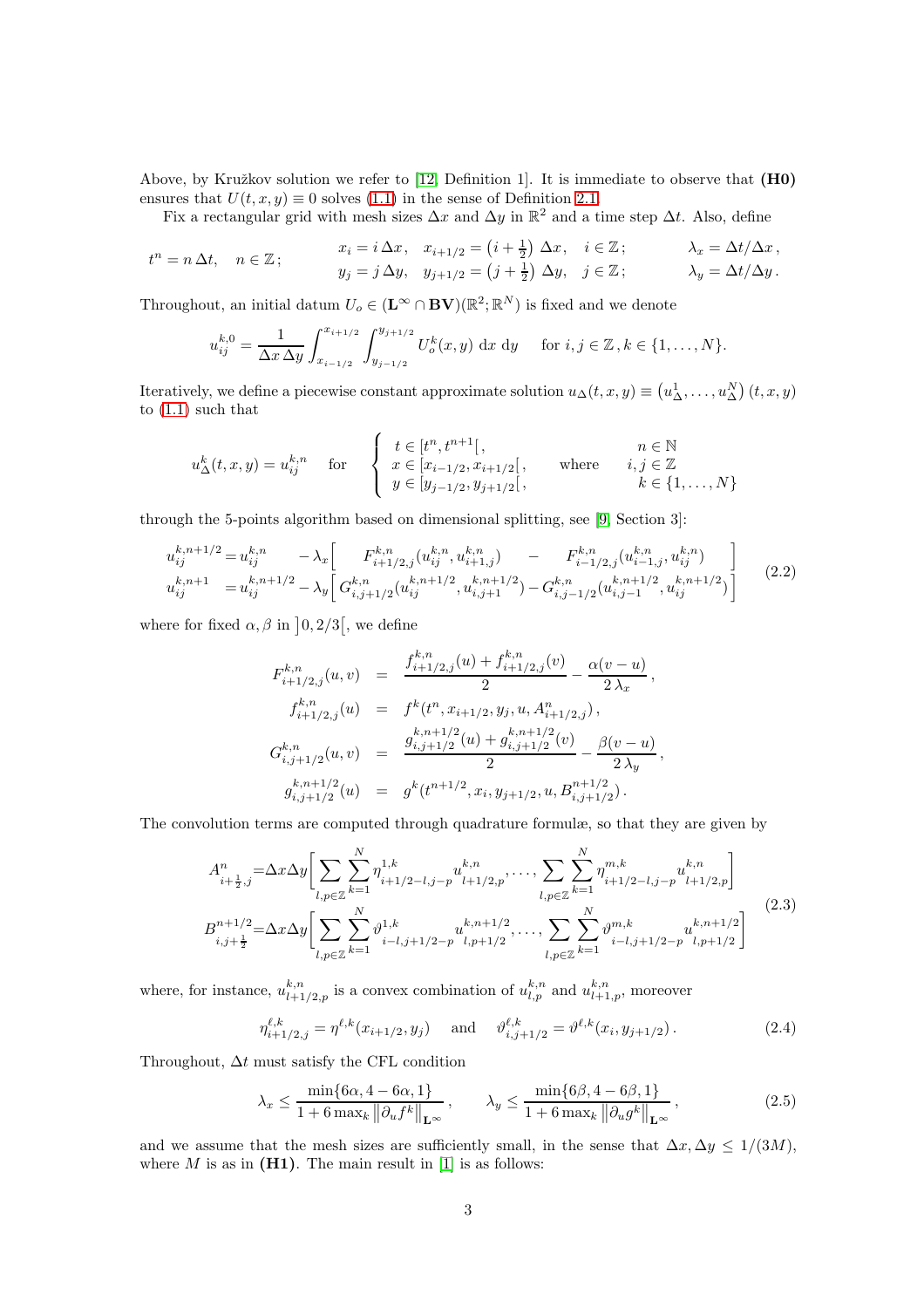<span id="page-4-0"></span>**Theorem 2.2.** Let assumptions  $(H0)$ ,  $(H1)$ ,  $(H2)$ ,  $(H3)$  and conditions  $(2.5)$  hold. Fix an initial datum  $U_o \in (\mathbf{L}^1 \cap \mathbf{L}^{\infty} \cap \mathbf{BV})(\mathbb{R}^2; \mathbb{R}^N_+)$ . Then, the algorithm [\(2.2\)](#page-3-1) defines a sequence of approximate solutions which converges, up to a subsequence, to a solution  $U \in \mathbf{C}^0 (\mathbb{R}_+; \mathbf{L}^1 (\mathbb{R}^2; \mathbb{R}^N_+))$ of  $(1.1)$  in the sense of Definition [2.1.](#page-2-0) Moreover, U is locally Lipschitz continuous with respect to the  $L^1$  norm and for all  $k \in \{1, ..., N\}$  and for all  $t \in \mathbb{R}_+$ , the following bounds hold:

$$
||U(t)||_{\mathbf{L}^{\infty}(\mathbb{R}^2; \mathbb{R}^N)} \leq e^{Ct(1+||U_o||_{\mathbf{L}^1})} ||U_o||_{\mathbf{L}^{\infty}(\mathbb{R}^2; \mathbb{R}^N)}
$$
  
\n
$$
||U^k(t)||_{\mathbf{L}^1(\mathbb{R}^2; \mathbb{R})} = ||U^k_o||_{\mathbf{L}^1(\mathbb{R}^2; \mathbb{R})},
$$
  
\nTV
$$
(U^k(t)) \leq e^{K_1 t} \text{ TV}(U^k_o) + K_2 \left(e^{K_1 t} - 1\right),
$$
  
\n
$$
||U(t+\tau) - U(t)||_{\mathbf{L}^1(\mathbb{R}^2; \mathbb{R}^N)} \leq C(t)\tau,
$$

where  $\mathcal{C}, \mathcal{K}_1, \mathcal{K}_2$  and  $C(t)$  are constants defined in Lemma [2.3](#page-4-1) below.

The proof is based on Lemma [2.3](#page-4-1) stated below. In view of  $[1,$  Remark 2.1,  $(H0)$  and  $(H3)$ , Theorem [2.2](#page-4-0) ensures the existence of a solution and the validity of the bounds above on any finite time interval, whenever the initial datum is compactly supported.

<span id="page-4-1"></span>**Lemma 2.3.** Let assumptions (H0), (H1), (H2), (H3) and condition [\(2.5\)](#page-3-0) hold. Fix  $U_o \in$  $(\mathbf{L}^1 \cap \mathbf{L}^{\infty} \cap \mathbf{BV}) (\mathbb{R}^2; \mathbb{R}^N_+)$ . Then, the approximate solution  $u_{\Delta}$  defined by the algorithm [\(2.2\)](#page-3-1) satisfies

- (a) (**Positivity**)  $u_{\Delta}^k(t, x, y) \ge 0$  for all  $k \in \{1, ..., N\}$ ,  $t \in \mathbb{R}_+$  and  $(x, y) \in \mathbb{R}^2$ .
- (b)  $(L^1 \text{ bound}) \left\| u_{\Delta}^k(t) \right\|_{L^1} = \left\| u_{\Delta}^k(0) \right\|_{L^1}$  for all  $k \in \{1, ..., N\}$  and  $t \in \mathbb{R}_+$ .
- (c) (L<sup>∞</sup> bound) For all  $t \in \mathbb{R}_+$ ,

.

$$
\left\|u_{\Delta}(t)\right\|_{\mathbf{L}^{\infty}} \le e^{\mathcal{C}t(1+\|U_o\|_{\mathbf{L}^1})} \|U_o\|_{\mathbf{L}^{\infty}},\tag{2.6}
$$

,

where C depends only on  $\eta, \vartheta, f^1, \ldots, f^N, g^1, \ldots, g^N$ .

(d) (**BV bound**) For all  $n$ , for all  $t \in [t^n, t^{n+1}]$  and for all  $k = 1, ..., N$ 

$$
\sum_{ij} \left( \left| u_{i+1,j}^{k,n} - u_{ij}^{k,n} \right| \Delta y + \left| u_{i,j+1}^{k,n} - u_{ij}^{k,n} \right| \Delta x \right) \n\leq e^{\mathcal{K}_1 t} \sum_{ij} \left( \left| u_{i+1,j}^{k,0} - u_{ij}^{k,0} \right| \Delta y + \left| u_{i,j+1}^{k,0} - u_{ij}^{k,0} \right| \Delta x \right) + \mathcal{K}_2 \left( e^{\mathcal{K}_1 t} - 1 \right).
$$

where  $\mathcal{K}_1$  and  $\mathcal{K}_2$  are constants depending on  $||U_o||_{\mathbf{L}^1}$  and on the functions  $\eta$ ,  $\vartheta$ ,  $f^k$  and  $g^k$ .

(e) (Discrete entropy condition) For all  $i, j \in \mathbb{Z}$ , for all  $k = 1, ..., N$  and for all  $\kappa \in \mathbb{R}$ ,

$$
\begin{aligned}\n\left| u_{ij}^{k,n+1} - \kappa \right| &= \left| u_{ij}^{k,n} - \kappa \right| + \lambda_x \left( \Phi_{i+1/2,j}^{k,n,\kappa}(u_{ij}^{k,n}, u_{i+1,j}^{k,n}) - \Phi_{i-1/2,j}^{k,n,\kappa}(u_{i-1,j}^{k,n}, u_{ij}^{k,n}) \right) \\
&+ \lambda_x \operatorname{sgn}(u_{ij}^{k,n+1/2} - \kappa) \left( f_{i+1/2,j}^{k,n}( \kappa) - f_{i-1/2,j}^{k,n}( \kappa) \right) \\
&+ \lambda_y \left( \Gamma_{i,j+1/2}^{k,n,\kappa}(u_{ij}^{k,n+1/2}, u_{i,j+1}^{k,n+1/2}) - \Gamma_{i,j-1/2}^{k,n,\kappa}(u_{i,j-1}^{k,n+1/2}, u_{ij}^{k,n+1/2}) \right) \\
&+ \lambda_y \operatorname{sgn}(u_{ij}^{k,n+1} - \kappa) \left( g_{i,j+1/2}^{k,n+1/2}(\kappa) - g_{i,j-1/2}^{k,n+1/2}(\kappa) \right) \leq 0\n\end{aligned}
$$

where  $\Phi$  and  $\Gamma$  are the Kružkov numerical entropy flows, see [\[2,](#page-8-2) Proposition 2.8], [\[9,](#page-9-9) Section 3],  $[10, Section 4], given by$  $[10, Section 4], given by$ 

$$
\Phi_{i+1/2,j}^{k,n,\kappa}(u_1, u_2) = f_{i+1/2,j}^{k,n}(u_1 \vee \kappa, u_2 \vee \kappa) - f_{i+1/2,j}^{k,n}(u_1 \wedge \kappa, u_2 \wedge \kappa),
$$
  

$$
\Gamma_{i,j+1/2}^{k,n,\kappa}(u_1, u_2) = g_{i,j+1/2}^{k,n+1/2}(u_1 \vee \kappa, u_2 \vee \kappa) - g_{i,j+1/2}^{k,n+1/2}(u_1 \wedge \kappa, u_2 \wedge \kappa).
$$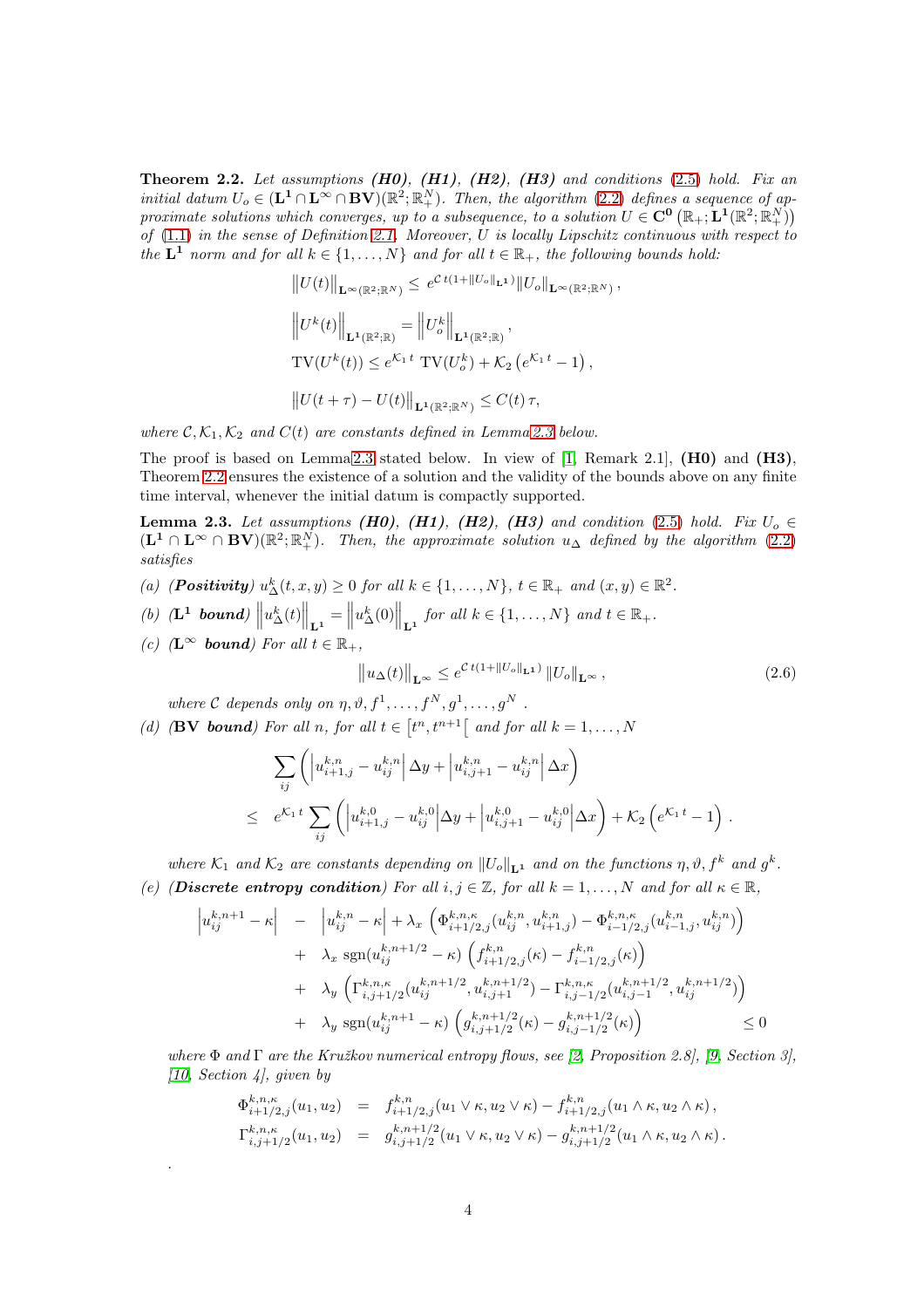(f)  $(L^1$  Lipschitz Continuity in time) For all  $n = 1, ..., \bar{n}, \bar{n} \in \mathbb{N}$  fixed,

$$
\left\| u_{\Delta}(t^{n+1}) - u_{\Delta}(t^n) \right\|_{\mathbf{L}^1} \leq C \, \Delta t \, .
$$

where C is a constant depending on  $||U_{o}||_{\mathbf{L}^{1}}$ , TV $(U_{o})$ ,  $t^{n}$ ,  $\lambda_{x}$ ,  $\lambda_{y}$   $\alpha$ ,  $\beta$  and on the functions  $\eta, \vartheta, f^k \text{ and } g^k \text{, for } k \in \{1, \ldots, N\}.$ 

For the proofs of Theorem [2.2](#page-4-0) and Lemma [2.3,](#page-4-1) refer to [\[1\]](#page-8-1).

### <span id="page-5-0"></span>3 Numerical Integrations

We refer to the class of nonlocal crowd dynamics models introduced in [\[8\]](#page-9-5), for two populations trying to avoid each other and described by their densities  $U^1, U^2$ . In particular, we consider

<span id="page-5-1"></span>
$$
\begin{cases}\n\partial_t U^1 + \operatorname{div}\left(c_1 U^1 (1 - U^1) \left( \left(1 - \varepsilon_1 \frac{U^1 * \mu}{\sqrt{1 + ||U^1 * \mu||^2}} \right) \vec{v}^1(x, y) - \varepsilon_2 \frac{\nabla U^2 * \mu}{\sqrt{1 + ||\nabla U^2 * \mu||^2}} \right) \right) = 0, \\
\partial_t U^2 + \operatorname{div}\left(c_2 U^2 (1 - U^2) \left( \left(1 - \varepsilon_1 \frac{U^2 * \mu}{\sqrt{1 + ||U^2 * \mu||^2}} \right) \vec{v}^2(x, y) - \varepsilon_2 \frac{\nabla U^1 * \mu}{\sqrt{1 + ||\nabla U^1 * \mu||^2}} \right) \right) = 0.\n\end{cases} (3.1)
$$

For  $i, j = 1, 2, j \neq i$ ,  $c_i U^i (1 - U^i)$ ,  $c_i > 0$  is the crowding factor and  $\vec{v}^i(x, y) = [v_{i1}, v_{i2}](x, y)$  defines the preferred path for  $i$ -th population where each pedestrian moves in the preferred direction  $\vec{v}^i(x, y)$  but scales his speed according to  $(1 - \varepsilon_i(U^i * \mu)/\sqrt{1 + ||U^i * \mu||})$  $^{2}$ ), i.e., according to the density of its own population, which he sees in his horizon. The  $i$ -th population also deviates from its preferred trajectory due to the interaction with the individuals of the j-th population according to  $-\varepsilon_j (\nabla U^j * \mu)/\sqrt{1 + ||\nabla U^j * \mu||}$ 2 .

**Lemma 3.1.** System [\(3.1\)](#page-5-1) fits into [\(1.1\)](#page-1-0) setting,  $N = 2, m = 6$  and

$$
f(t, x, y, U, A) = \begin{bmatrix} c_1 U^1 (1 - U^1) \left( \left( 1 - \varepsilon_1 \frac{A_1}{\sqrt{1 + A_1^2}} \right) v_{11}(x, y) - \varepsilon_2 \frac{A_5}{\sqrt{1 + A_5^2 + A_6^2}} \right) \\ c_2 U^2 (1 - U^2) \left( \left( 1 - \varepsilon_1 \frac{A_4}{\sqrt{1 + A_4^2}} \right) v_{21}(x, y) - \varepsilon_2 \frac{A_2}{\sqrt{1 + A_2^2 + A_3^2}} \right) \end{bmatrix},
$$

$$
g(t, x, y, U, B) = \begin{bmatrix} c_1 U^1 (1 - U^1) \left( \left( 1 - \varepsilon_1 \frac{B_1}{\sqrt{1 + B_1^2}} \right) v_{12}(x, y) - \varepsilon_2 \frac{B_6}{\sqrt{1 + B_5^2 + B_6^2}} \right) \\ c_2 U^2 (1 - U^2) \left( \left( 1 - \varepsilon_1 \frac{B_4}{\sqrt{1 + B_4^2}} \right) v_{22}(x, y) - \varepsilon_2 \frac{B_3}{\sqrt{1 + B_2^2 + B_3^2}} \right) \end{bmatrix},
$$

and

$$
\eta = \vartheta = \left[ \begin{array}{cccc} \mu & \partial_x \mu & \partial_y \mu & 0 & 0 & 0 \\ 0 & 0 & 0 & \mu & \partial_x \mu & \partial_y \mu \end{array} \right]^T,
$$

with  $A = \eta * U$ ,  $B = \vartheta * U$ ,  $A, B \in \mathbb{R}^6$ . Moreover, if  $\vec{v}^i \in (\mathbb{C}^2 \cap \mathbb{W}^{2,\infty})(\mathbb{R}^2; \mathbb{R}^2)$  and  $\mu \in (\mathbb{C}^3 \cap \mathbb{R}^2)$  $\mathbf{W}^{3,\infty}(\mathbb{R}^2;\mathbb{R})$ , for any compactly supported initial datum  $(U_o^1, U_o^2) \in (\mathbf{L}^1 \cap \mathbf{L}^{\infty} \cap \mathbf{BV})(\mathbb{R}^2; [0,1]^2)$ problem [\(3.1\)](#page-5-1) admits a solution defined for all  $t \in \mathbb{R}_+$  and satisfying the estimates in Theorem [2.2.](#page-4-0)

The proof is immediate and follows the same lines of [\[1,](#page-8-1) Lemma 3.1]. Two different situations are considered and numerical integrations obtained with the algorithm described in Section [2](#page-2-1) are exhibited. By Definition [2.1,](#page-2-0) [\[12,](#page-9-8) Theorem 3], the choices [\(3.5\)](#page-6-0) and [\(3.9\)](#page-7-0) of the initial data, the maximal density of solutions can not exceed 1, which is consistent with the results of the integrations.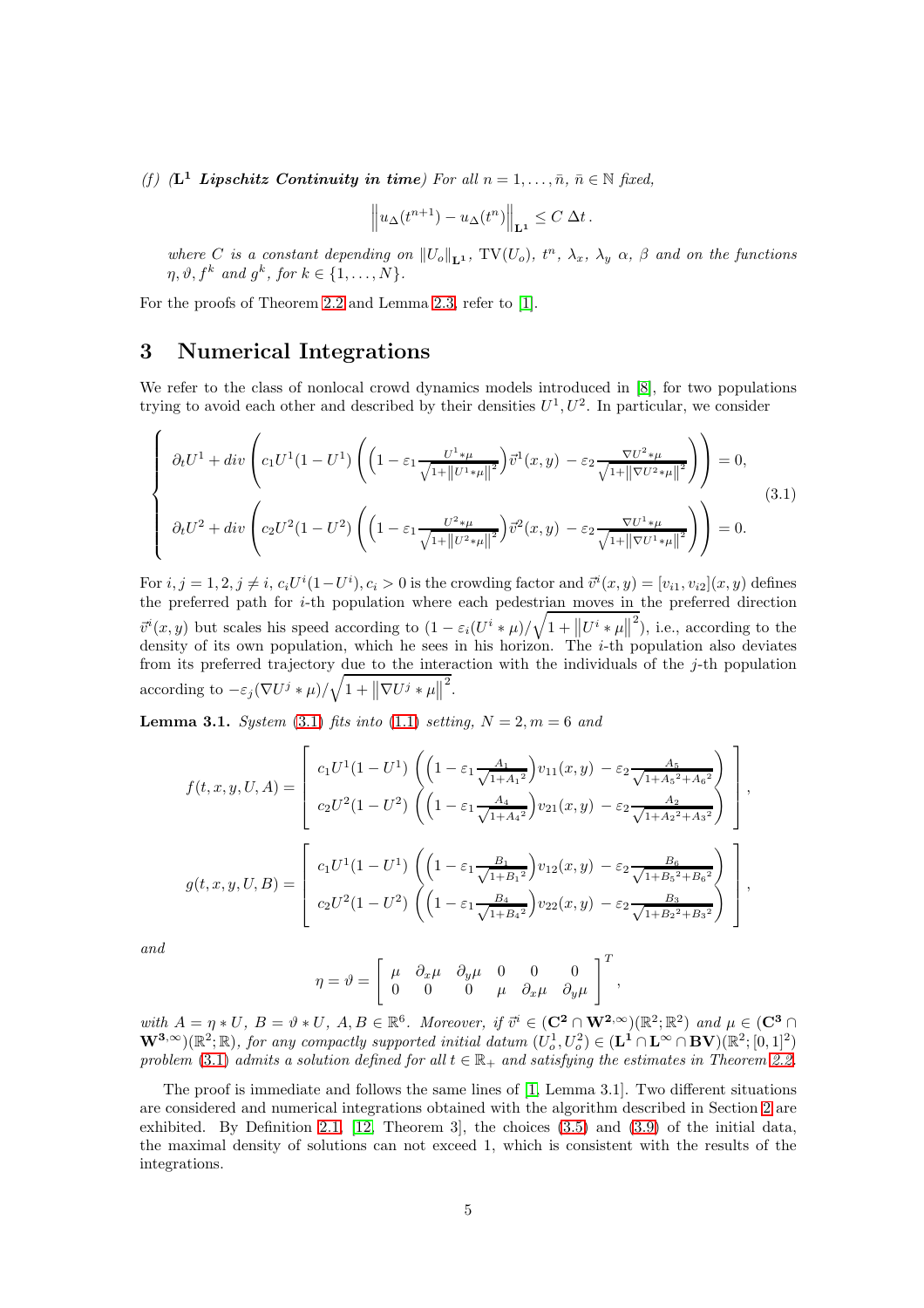#### 3.1 Two Crowds Moving Radially in Opposite Directions

In the domain  $[-4, 4] \times [-4, 4]$ , two groups of people, one concentrated in a circle of radius  $\sqrt{4.3}$ at the origin and other concentrated in an annulus between concentric circles (centered at origin) of radii  $\sqrt{4.5}$  and  $\sqrt{8.8}$ , move radially outward and inward respectively. Thus, in [\(3.1\)](#page-5-1) we choose:

$$
c_1 = c_2 = 4, \quad \varepsilon_1 = 0.3, \quad \varepsilon_2 = 0.7 \tag{3.2}
$$

$$
\vec{v}^1(x,y) = -\vec{v}^2(x,y) = \frac{[x,y]}{1+x^2+y^2},\tag{3.3}
$$

$$
\mu(x,y) = ((1 - 4x^2)(1 - 4y^2))^3 \chi_{[-0.5, 0.5]^2}(x, y), \qquad \tilde{\mu}(x, y) = \frac{1}{\iint_{\mathbb{R}^2} \tilde{\mu}} \tilde{\mu}(x, y), \qquad (3.4)
$$

$$
\begin{bmatrix} U_o^1 \\ U_o^2 \end{bmatrix} (x, y) = 0.9 \begin{bmatrix} \chi_{\{(x, y) : x^2 + y^2 \le 4.3\}} \\ \chi_{\{(x, y) : 4.5 \le x^2 + y^2 \le 8.8\}} \end{bmatrix} (x, y). \tag{3.5}
$$

<span id="page-6-1"></span>Figure [1](#page-6-1) shows the  $L^1$  norm of the solution  $(U_1, U_2)$  as a function of time t. It can be seen that the

<span id="page-6-0"></span>

Figure 1: Time evolution of the  $L^1$  norm of  $(U_1, U_2)$  as a function of time t.

mass of the first crowd decreases to zero, while the mass of second crowd remains constant. Evident pattern formation can be observed on numerical integration of  $(3.1)$ – $(3.5)$ , shown in Figure [2.](#page-7-1) As expected, the first crowd moves radially outward and the second one radially inward. The high density regions of one crowd are very efficiently complemented by low density regions of the other group. Symmetric lane formation creates paths through which the other group can move. After some time, the first group exits the domain, though the second group takes longer time to settle to a perfect circular shape.

#### 3.2 A Moving Crowd Interacting with a Standing Crowd

Consider two groups of people in the domain  $[-1.7, 4.2] \times [-1.7, 1.7]$  with a single exit at  $x = 4.2$ . At time 0, one group represented by  $U_1$  starts moving towards the exit while the other group,  $U_2$ , wants to stay and moves only as a reaction to the exiting population. The space available to the pedestrians is the rectangle  $[-1.4, 4.2] \times [-1.4, 1.4]$  due to the presence of the walls of 0.3 width along  $\{-1.7\} \times [-1.7, 1.7]$ , and  $[-1.7, 4.2] \times \{-1.7\}$  and  $[-1.7, 4.2] \times \{1.7\}$ .

As in [\[8\]](#page-9-5), the preferred path of each pedestrian is given by the sum  $g+\delta$ . The vector g is tangent to the geodesic towards the pedestrian's target or 0 when pedestrians would not move. The vector  $\delta$  describes the discomfort of pedestrians when walking close to a wall. It is perpendicular to the walls and pointing inward. Its maximum modulus is  $\delta_{max} = 0.8$  at walls and decreases to zero at a distance  $\delta_r = 0.6$  from walls. As indicated earlier, both crowds scale their speed due to their own density and deviate from their preferred trajectory due the presence of the other group present in their horizon. In  $(3.1)$  we choose:

$$
c_1 = 2, c_2 = 1, \quad \varepsilon_1 = 0.3, \quad \varepsilon_2 = 0.7 \tag{3.6}
$$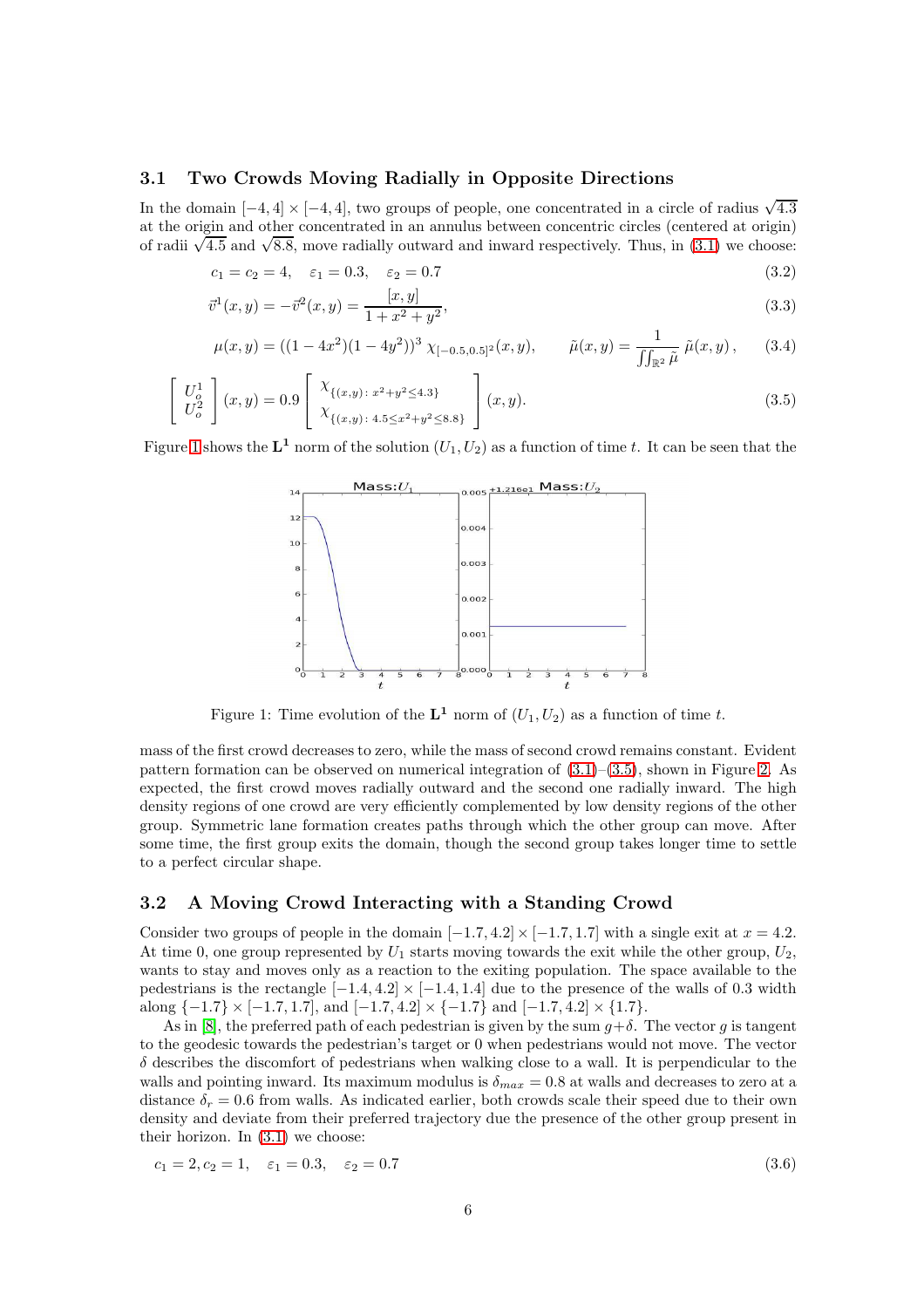<span id="page-7-1"></span>

Figure 2: Solution to [\(3.1\)](#page-5-1)–[\(3.5\)](#page-6-0) with space mesh with  $\Delta x = \Delta y = .0125$ ,  $\lambda_x = \lambda_y = .05$ ,  $\Delta t = 6.25E - 4$  and  $\alpha = \beta = .3333$ . A symmetric(radial) formation of lanes is noticed for both the crowds. Each crowd forms lanes to pave paths for the other crowd to move in/out of the domain. The lanes formed by the two crowds are complimentary to each other. The formation of the lanes is noticed till the first crowd  $U_1$  completely exits the domain.

$$
\left[\vec{v}^1; \vec{v}^2\right](x, y) = \left[\left[1, 0\right] + \delta; \left[0, 0\right] + \delta\right] \tag{3.7}
$$

<span id="page-7-0"></span>
$$
\mu(x,y) = ((1 - 16x^2)(1 - 16y^2))^3 \chi_{[-0.25, 0.25]^2}(x, y), \qquad \tilde{\mu}(x,y) = \frac{1}{\iint_{\mathbb{R}^2} \tilde{\mu}} \tilde{\mu}(x, y), \quad (3.8)
$$

$$
\begin{bmatrix} U_o^1 \\ U_o^2 \end{bmatrix} (x, y) = \begin{bmatrix} 0.9 \chi_{\{(x,y): \, x^2+y^2 \le 1, y \ge 0\}} + 0.7 \chi_{\{(x,y): \, x^2+y^2 \le 1, y \le 0\}} \\ 0.7 \chi_{\{(x,y): \, x^2+y^2 \le 1, y \ge 0\}} + 0.9 \chi_{\{(x,y): \, x^2+y^2 \le 1, y \le 0\}} \end{bmatrix} (x, y).
$$
 (3.9)

The numerical integration of  $(3.1)$ – $(3.9)$  is shown in Figure [3.](#page-8-3) The first group moves to the right. The second crowd, though prefers not to move, moves and forms lanes to pave the path for the first crowd to move. After the first crowd has completely vacated the room, the density of the second crowd keeps moving for a while.

Figure [4](#page-8-4) shows the  $L^1$  norm of the solution  $(U_1, U_2)$  as a function of time t. It can be seen that the mass of the first crowd decreases to zero, while the mass of second crowd, remains constant.

Acknowledgements. This work was partially supported by the European Research Council under the European Union's Seventh Framework Program (FP/2007-2013) ERC Grant Agreement n. 257661. The authors would like to thank the third co–author R. M. Colombo (INDAM Unit, University of Brescia) who contributed significantly to this work.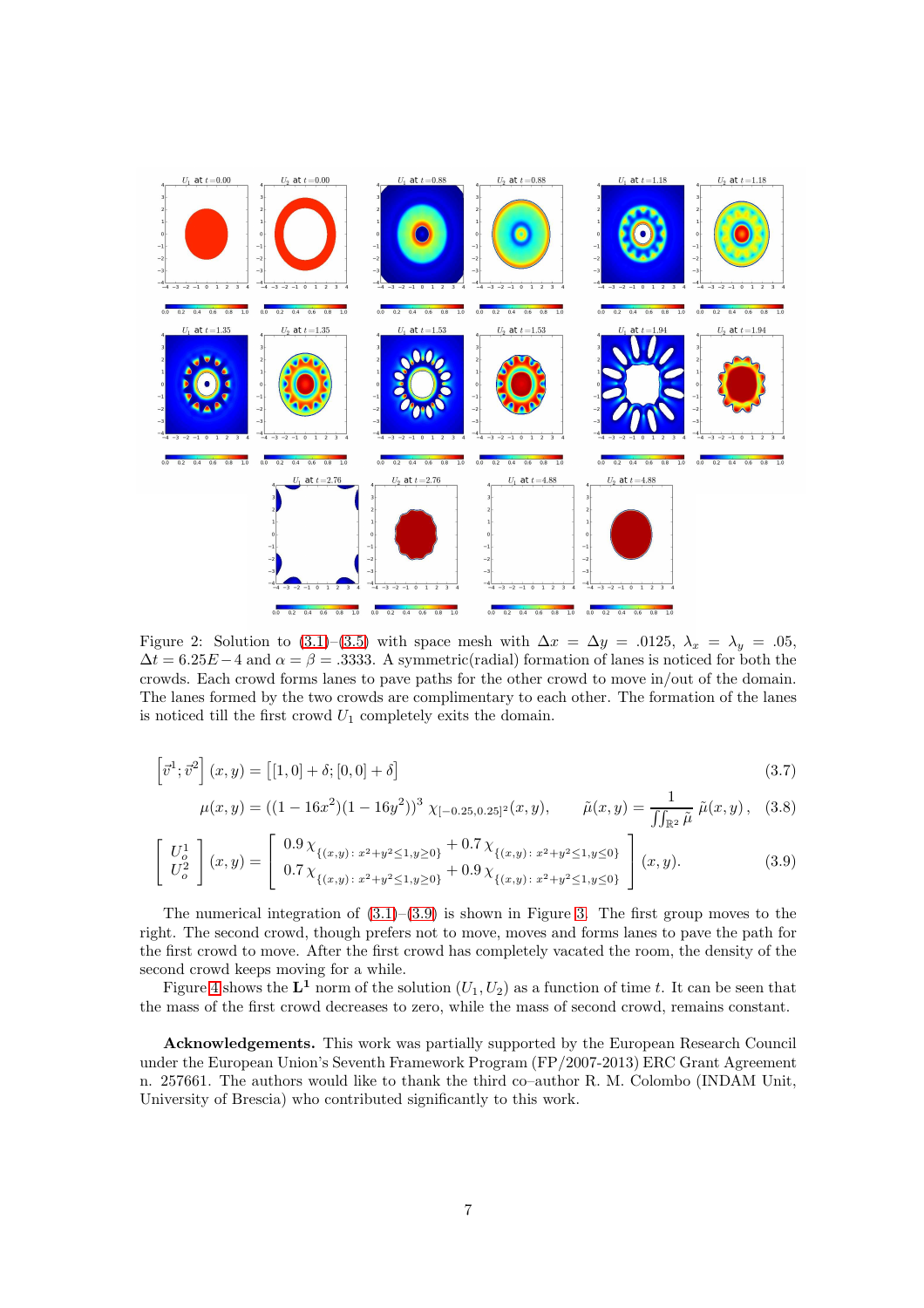<span id="page-8-3"></span>

<span id="page-8-4"></span>Figure 3: Solution to [\(3.1\)](#page-5-1)–[\(3.9\)](#page-7-0) computed with  $\Delta x = \Delta y = .01$ ,  $\lambda_x = \lambda_y = .05$ ,  $\Delta t = .005$ and  $\alpha = \beta = .3333$ . Note that though the second crowd  $U_2$  does not prefer to move, the model makes  $U_2$  to adjust and develop lanes to allow the first crowd  $U_1$  to move along its preferred path to right. The lane formation ceases to exist after the first crowd  $U_1$  has completely vacated the domain.



Figure 4: Time evolution of the  $L^1$  norm of  $(U_1, U_2)$  as a function of t.

### <span id="page-8-1"></span>References

- [1] A. Aggarwal, R. M. Colombo, and P. Goatin. Nonlocal systems of conservation laws in several space dimensions. SIAM Journal on Numerical Analysis, 53(2):963–983, 2015.
- <span id="page-8-2"></span>[2] P. Amorim, R. M. Colombo, and A. Teixeira. On the numerical integration of scalar nonlocal conservation laws. ESAIM M2AN, 49(1):19–37, 2015.
- <span id="page-8-0"></span>[3] F. Betancourt, R. Bürger, K. H. Karlsen, and E. M. Tory. On nonlocal conservation laws modelling sedimentation. Nonlinearity, 24(3):855–885, 2011.